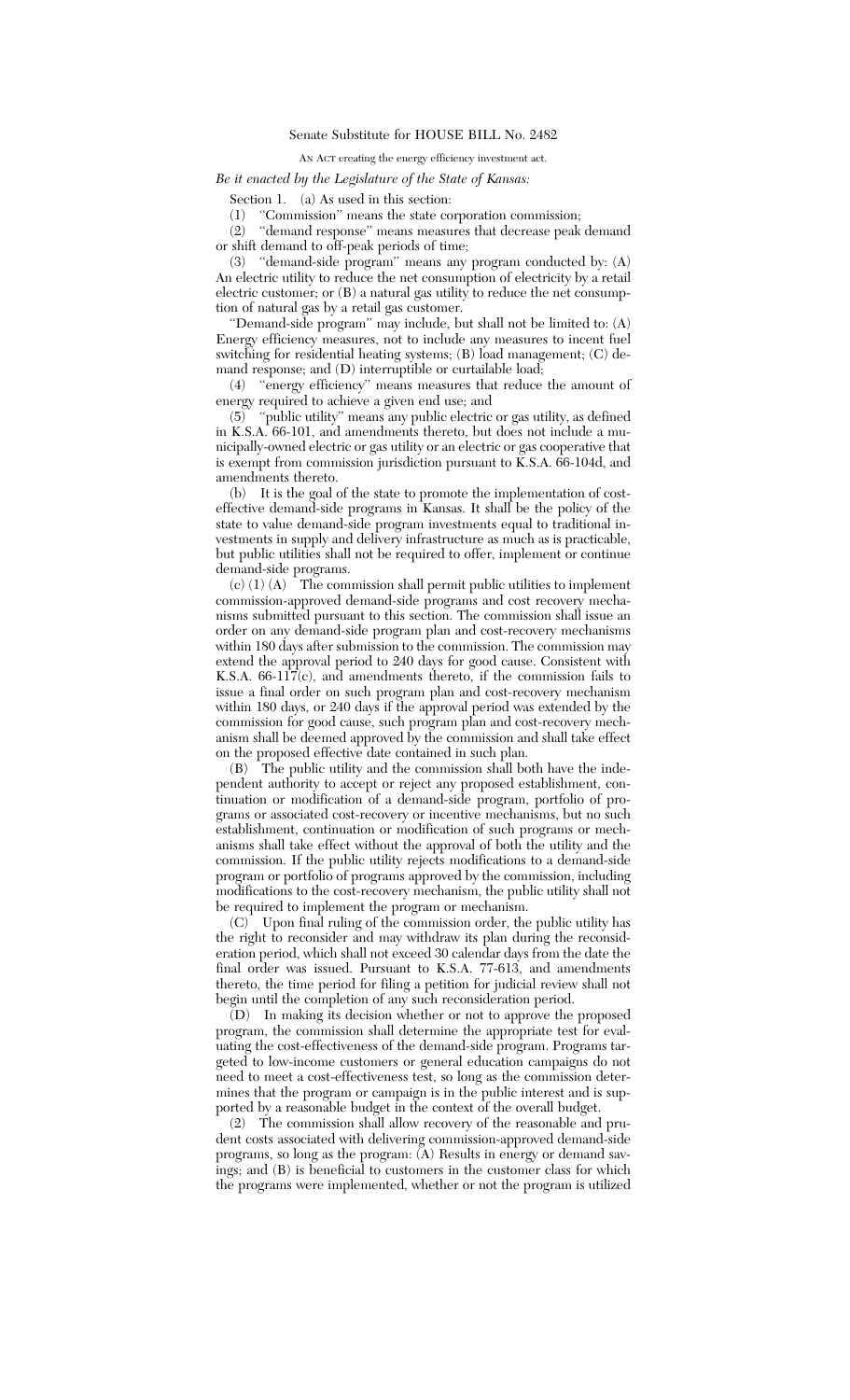by all customers in such class. The fact that a commission-approved program proves not to be cost-effective is not by itself sufficient grounds for disallowing cost recovery. Programs determined to be non-cost-effective, other than programs targeted to low-income customers or general education campaigns, shall be modified to address deficiencies or terminated following such determination.

(d)  $(1)$  To comply with this section, the commission may allow cost recovery mechanisms that further encourage investments in demand-side programs. Such cost recovery mechanisms may include, but shall not be limited to: (A) Capitalization of investments in and expenditures for demand-side programs; (B) recovery of lost revenue associated with demand-side programs; (C) decoupling; (D) rate design modifications; (E) accelerated depreciation on demand-side investments; and (F) allowing the public utility to retain a portion of the net benefits of a demand-side program for its shareholders.

(2) In determining rates for electricity as part of a demand-side program, the commission shall fairly apportion the costs and benefits of such programs to each customer class.

(e) To achieve the goals of this act, the commission shall:

(1) Provide timely cost recovery for electric public utilities;

(2) ensure that the financial incentives for an electric public utility are aligned with helping such utility's customers use energy more efficiently and in a manner that sustains or enhances such customers' incentives to use energy more efficiently;

(3) provide timely earnings opportunities for public utilities associated with cost-effective, measurable and verifiable demand-side program savings;

(4) provide oversight and approval for utility-specific settlements and tariff provisions; and

(5) provide independent evaluation of demand-side programs, as deemed necessary by the commission.

(f) On or before May 31 of each year, each public utility shall submit an annual report to the commission describing the results of such demand-side programs for the previous calendar year. The report shall include:

(1) Program expenditures, including incentive payments;

(2) peak demand and energy savings impacts and the techniques used to estimate such impacts;

(3) avoided costs and the techniques used to estimate such costs;

(4) the estimated cost-effectiveness of the demand-side programs;

 $(5)$  the net economic benefits of the demand-side programs; and  $(6)$  a comparison of the commission authorized program budget

a comparison of the commission authorized program budget to actual costs.

(g) The commission may adopt rules and regulations for the administration of this act.

(h) This section shall be known and may be cited as the Kansas energy efficiency investment act.